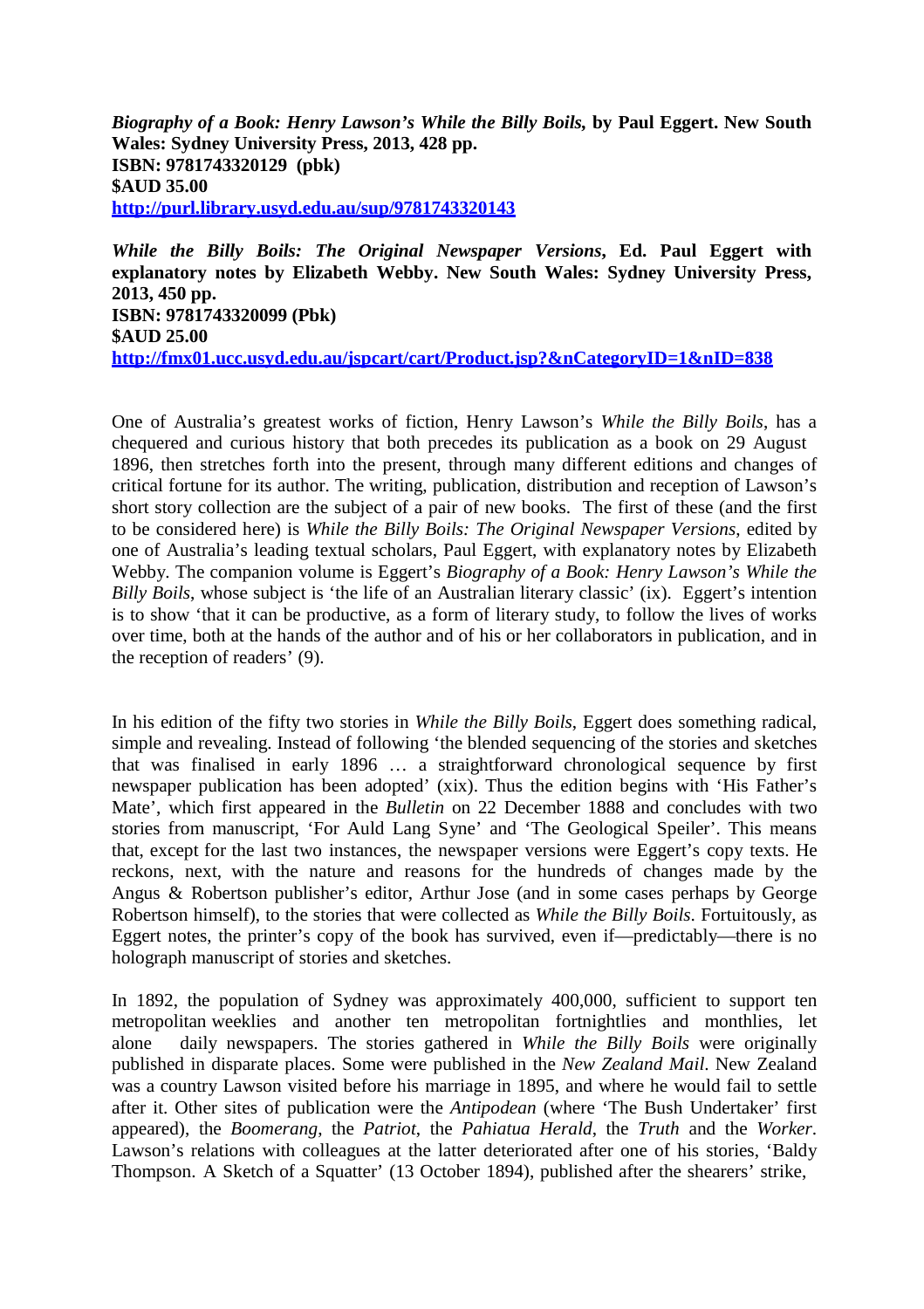was deemed too sympathetic to the squatter who is its main character. Then, of course, there was the *Bulletin*, with which—perhaps—Lawson's name should not be so straightforwardly and indelibly linked. Of the fifty two stories in *While the Billy Boils*, 23 (less than half) were first published in the *Bulletin*.

As noted earlier, the first of them had been. 'His Father's Mate,' the longest story in the book, comprises six short chapters that strike chords that resound through much of what follows. The story begins with a lament for what has already been lost, from a wider historical and social field, then narrows to a particular and personal tragedy. This is the start: 'It was Golden Gully still, but golden in name only;' 'it is dreary even for an abandoned goldfield' (3). The place is not uninhabited. Golden Gully 'had its little community of fossickers, but they lent no life to the scene, they only haunted it' (4). The story ends with death, so beginning a sequence in which no principal character seems able to survive. Second up is the mawkish 'The Story of Malachi,' then 'Bogg of Geebung,' a case of wilfully buried identity ('he is, or must have been, a classical scholar' (35)). By the time that one of Arvie Aspinall's friends pays 'A Visit of Condolence' to Arvie's mother, the score is four from four and that grows when Arvie effectively dies twice, in a story indebted to Dickens (and to sentimental taste not reprehended at the turn of the century), in 'Arvie Aspinall's Alarm Clock.'

Among the first half dozen pieces is 'A Day on a Selection' subtitled 'A Sketch from Observation'. By transference, the word sketch suggests a swift, deft prose impression from life, as distinct from fictionalised episodes. However, as Eggert comments elsewhere, for Lawson the boundary between them was permeable. The seventh story is deservedly one of the most famous ever written in Australia. This story has been translated from prose to paint by Russell Drysdale, parodied by Frank Moorhouse and Murray Bail. Its generically-formed title is 'The Drover's Wife,' that is indicative not only of a wider than individual predicament, but of a country trying to discover the types that uniquely it has created. The story exemplifies what Ken Stewart sees as a signal quality of Lawson's vision, 'the hardness of things'. The drover of the title had been a squatter, until ruined by drought. He is forced to leave his family in isolation for long periods. It is 'nineteen miles to the nearest civilisation a shanty on the main road' (61). The wife has suffered from an almost too ample portion of adversity—crows and eagles, a mad bullock, bushmen in the 'horrors' and villainous-looking sundowners. Yet this is a lesson in holding fast to the little that one has, poignantly registered in the ritual family walk each Sunday along a lonely bush track.

Another of Lawson's greatest stories follows, more pointed with its full title: 'A Christmas in the Far West; or, the Bush Undertaker'. Here a shepherd, in a lonely bush hut, is accompanied only by his dog, Five Bob. Obsessed with the need to disinter, then have a proper burial service for his dead mate, Brummy, he is beset by a giant black goanna, as well as an attack of what Lawson refers to as 'the horrors'. Lawson ends with a renowned and ironic benediction to the Australian bush: 'the nurse and tutor of eccentric minds, the home of the weird, and much that is different from things in other lands' (86). The story is counterpointed by the sketch, 'In a Dry Season', one of the most doleful reckonings that Lawson made of the trip out west in 1892 in search of copy that was paid for by JF Archibald of the *Bulletin*. 'We'—for in some of these sketches Lawson finds his companionable point of view in the first person plural—'crossed the Macquarie, a narrow, muddy gutter with a dog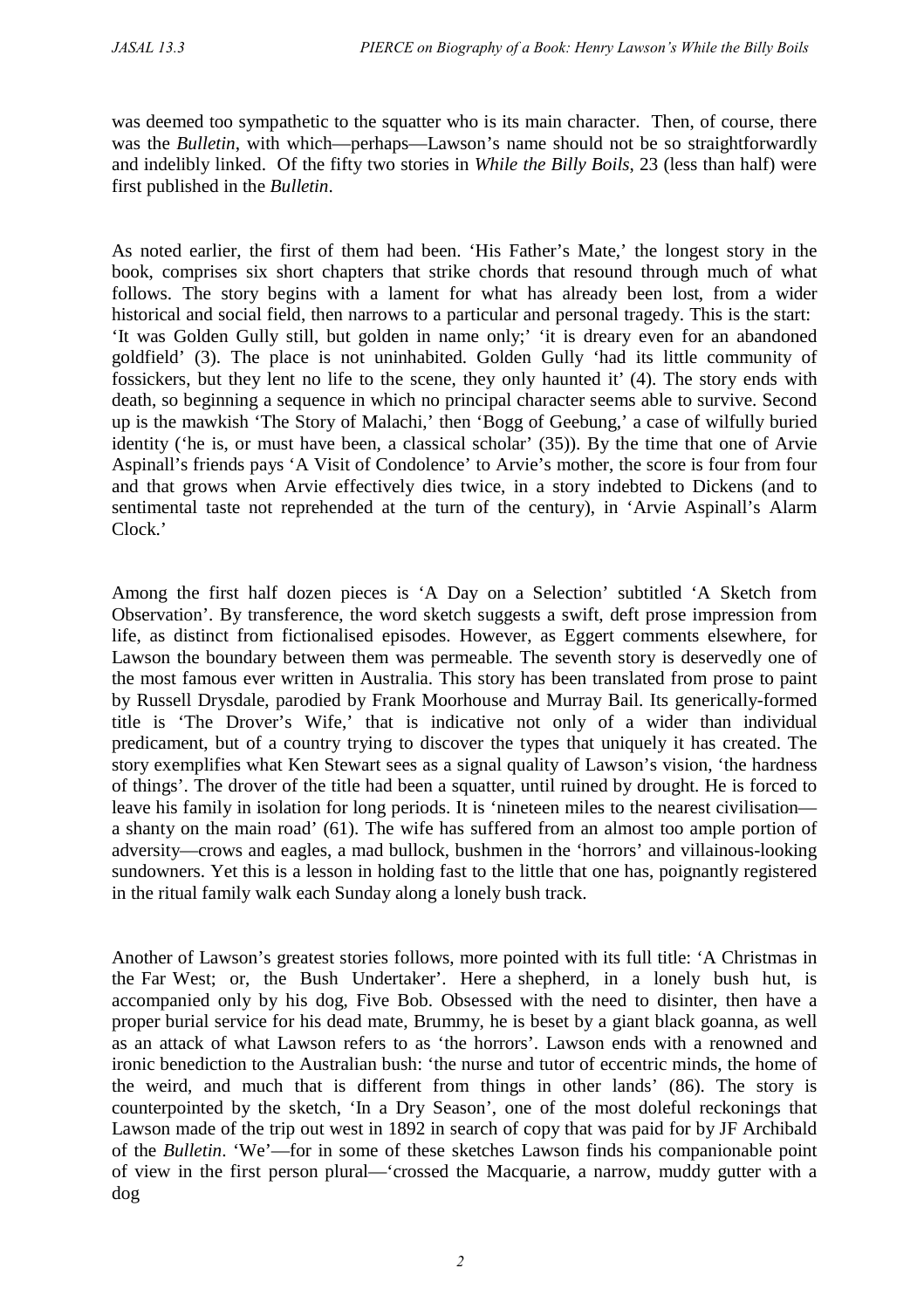swimming across and three goats interested'. We (readers as well) come to 'the other side of Nevertire' (the proper name a blessing to his art on which Lawson need not dwell) (91).

The next story of Lawson's to be published, in the *Bulletin* on 15 April 1893, 'Mitchell: A Character Sketch,' introduces a plausible scapegrace who would make numerous reappearances. Indeed he soon returns in 'On the Edge of the Plain' and 'Mitchell Doesn't Believe in the Sack.' Separating the first Mitchell story from the next pair is a piece with two subtitles, 'A Bushman's Funeral' and 'A Sketch from Life'. It is better known as 'The Union Buries Its Dead'. Another tale of hidden identity (from whatever obscure sense of shame), this is a story that proclaims itself a sketch and has an actual incident of drowning as one of its sources. Part of its artful story-telling involves the annulment of details at the very point of their inclusion: 'I have left the wattle out because it wasn't there. I have also omitted the heart-broken mate ...' (105). The effect is not so much anti-sentimentalism, as of nihilism offered with the semblance of jest.

'Macquarie's Mate' has a trick ending, but its main business is the vehicle of the narrative, more than its subject. What carries the story is how time during gatherings of men is passed by talk. That points to the title chosen for the whole collection, with its intimations of sociable campfire yarning. For instance, in 'Brummy Usen', we read of how 'We'd get going about men getting lost in the bush or going away and being reported for dead' (105). Lawson takes it from there. The companion sketch to 'In a Dry Season', 'In a Wet Season' (*Bulletin*, 2 December 1893) begins 'It was raining—"general rain"' and continues 'the train left Bourke, and then began the long, long agony of scrub and wire fence' (202). Then, 'after Nyngan the bush grew darker and drearier and the plains more like ghastly oceans' (205). The expressionist note struck here will make us less surprised by the unexpected reference to 'the dominant note of Australian scenery' that comes next—Marcus Clarke's famous reflection on bush landscapes (205).

In his *Biography of a Book: Henry Lawson's While the Billy Boils*, Paul Eggert argues that the work he edited (mostly) from 'the original newspaper versions', 'cannot be adequately understood whether approached in the traditional way as a self-contained literary classic or, alternatively, as the discursive expression of a rich nationalist mindset of the 1890s' (4). The position to which he is committed is the 'advent from the early 1990s of the new bookhistory movement' (7). Justly he writes of the consequences of allowing cultural studies to absorb literary studies. The cost would be to leave 'the essential thing that had brought us to literary study in the first place unattended, almost uninspected' (13). He argues—almost, one might say, from common sense—for 'a textual genesis in which writers are their own readers. And editors, agents and typesetters become readers well before the general public reception starts' (14).

Eggert now advances one of the most fascinating and contentious literary-historical arguments in his book. He writes that '[w]hat I call the Long 1890s carried on until the late 1950s and after, when the cultural nationalists gave it a definition that expressed their own contemporary ideals' (16). There have, of course, been many revisionist accounts of the literature and ethos of the 1890s, emphasising—for instance not mateship and iconoclasm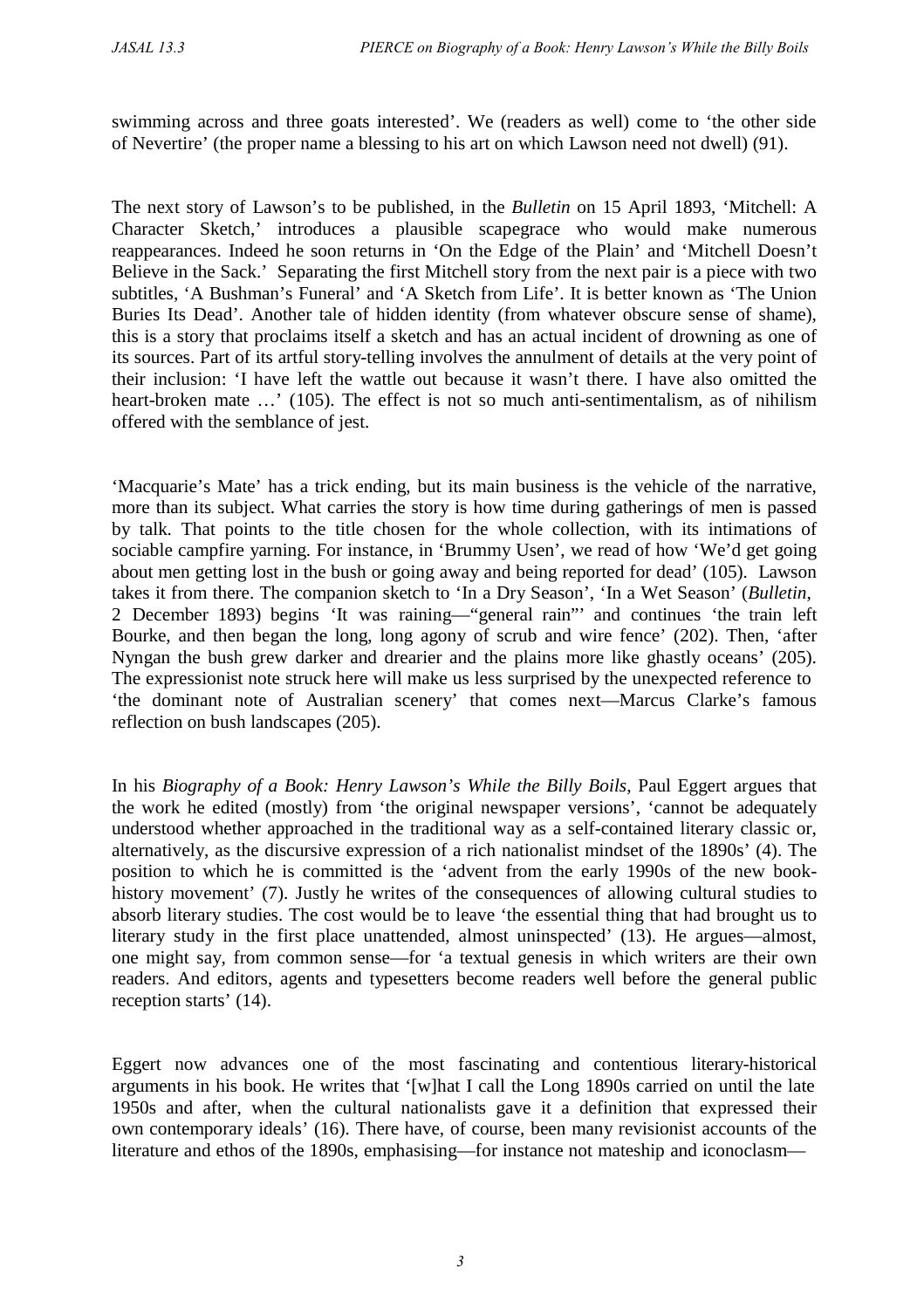but sentimentality, misogyny, xenophobia. Eggert might contend that most of these occurred specifically in reaction to the so-called liberal nationalists of the 1950s—Vance and Nettie Palmer, A.A. Phillips, Russel Ward—rather than the writers of the 1890s. Indeed, much later, that is what Eggert does: 'when critics talk about, say, the nationalist ideology to be found in Lawson's or other *Bulletin* writings they are just as likely to be referring to a formation of the 1950s, as of the decade they believe themselves to be discussing.' What he might have also considered are inter-war complaints of the failure of all the transformative promise of the 1890s, figured eloquently, for instance, in C.E.W. Bean's *War Aims of a Plain Australian* (1945). Maybe Eggert's Long 1890s will ignite a conference.

*Biography of a Book* rightly does not shy from what is sometimes derided as merely context. Eggert inquires into 'how publishers in London and Edinburgh operated in a practical workaday manner to secure their territories, to promote their titles, and to organise their sales and distribution to and within the colonies' (19). Noted, also, is how 'a remarkable burst of physical infrastructure developed in the 1880s in the Australian colonies suddenly provided marketing conditions for the successful establishment of an Australian publishing industry' (29). Incidentally, it 'also facilitated Lawson's own travelling' (29). The journey that Lawson took west was on the railway line from Sydney to Bourke that was completed in 1885. More expansively, and as an earnest of his admiration and forgiving affection, Eggert judges that

Lawson helped to imagine an Australian environment largely through inhabiting the idiom and tones of its people, especially those of the lower and mainly male echelons of his little-differentiated bush and city locales. Lawson naturalised the country laconically, not through reflecting on, or self-consciously or programmatically pursuing, a sense of its exceptionalism. (26)

'Little-differentiated'? The implication is of how sparse the physical furniture of Lawson's stories is, wherever these stories are set. The equine representation too: David Ferguson in the *Review of Reviews* complained 'Not one horse in the book, from title page to imprint … not one horse' (168).

Eggert begins with a fifteen-page chronology, taking us from Lawson's birth at Grenfell on 17 June 1867 to the sale of the Angus & Robertson business archives to the Mitchell Library in 1977. The first chapters trace Lawson's early life and limited education. There was a circulating library in Gulgong (where the family moved in 1871) and the youthful Lawson read and was influenced by the fiction of Brett Harte and Mark Twain. When he moved to Sydney with his mother, where in 1888 she founded the journal *Dawn*, Lawson found as his subjects 'poverty and politics'. However, as Eggert argues, 'overt advocacy of radical positions would find no place in his prose fiction, although political radicalism would be its nostalgically understood or mutely protested background, one clustering around the idea of mateship' (47). In fact, for all that Lawson once exultantly warned that 'Blood will stain the wattle,' his stance is more one of resignation to what will come to be, stoicism in readiness for trials to which he will not feel himself equal.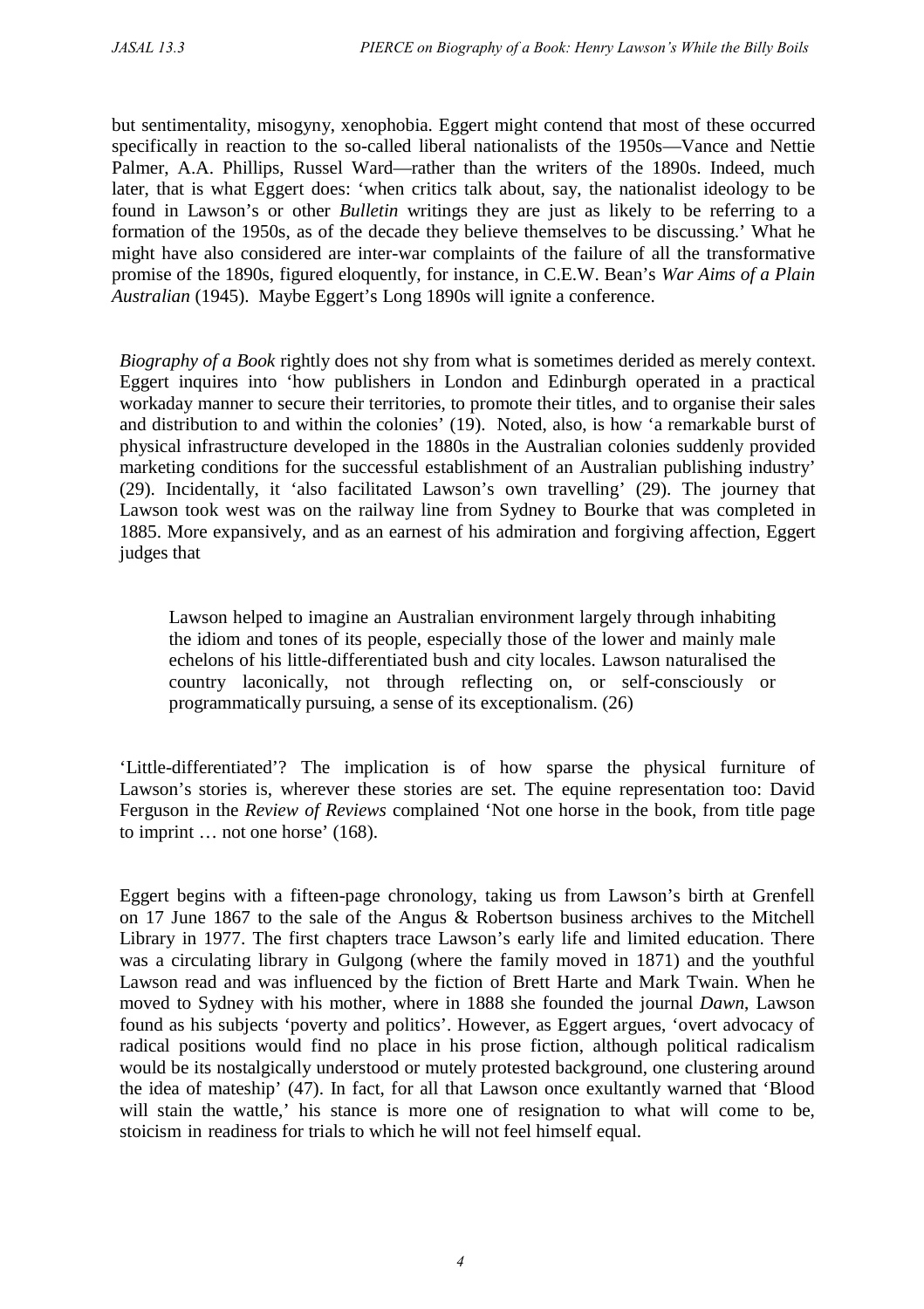Eggert brings a thoughtful sympathy to the personal element behind the making of Lawson's stories: 'He must have spent a good deal of his working life either thinking about what to write and then writing it' (58). Of another often urged complaint against Lawson's fiction, Eggert suggests that there was

… a straightforward book-historical reason why Lawson's story-tellers and characters do not become more coherently imagined from one story to the next. It is simply that Lawson sold and was paid for the stories individually. (59)

By 1893, however, Eggert judges that a discernible story pattern had emerged. Lawson's characters were 'settling down into a shared acceptance of hardship, of youth lost, of passions put behind, of comic consolations' (104). Nearly a decade of his finest work lay in front of him, culminating with the four linked stories concerning the travails of an Australian marriage, setting the bush, and featuring Joe and Mary Wilson. Lawson wrote and first published these stories in London.

Eggert writes discerningly of that productive and troubled sojourn. In 1901 the Joe Wilson stories came to the notice of Joseph Conrad who shared with Lawson a literary agent, J.B. Pinker. Conrad wrote that 'Lawson's sketches are beyond praise—the more so in that in such a subject it takes a first-rate man not to break through the thin ice of sentimentalism' (192). (Three decades on, Ernest Hemingway ordered the two-volume set of *While the Billy Boils* in the Cape Travellers' Library Edition. They were still in his home in Cuba when he died). The connection that Lawson established with *Blackwood's Magazine* was less profitable or productive than either party wanted. These matters are laid out in the ninth chapter of *Biography of a Book*, 'Who Made the Money and How Much? Or, Why Lawson Went to England.'

Not for the first time, Eggert is at issue here with the distinguished critic, biographer and editor, Colin Roderick. In regard to Lawson's income, Eggert tartly remarks that 'Unfortunately Roderick's biography … suffers from a chronic under-documentation of its factual claims' (208). Eggert is also unimpressed with the editorial methods of Roderick's two-volume collection of Lawson's stories, compared with his own: 'Roderick's prose volumes provide only clear reading texts, chosen on the same, last-authorised [version] principle' (xxviii). At the same time, Roderick's contributions are generously acknowledged, not least his part in the last Lawson revival. Roderick's selection *Fifteen Stories* (1959) had sold 60,000 copies by the end of 1961. Eggert points out (as his Long 1890s get even longer) that setting aside Lawson's identification with that decade, 'in terms of sales and reading experiences, the post-war period, especially from the late 1950s until the end of the 1980s, saw the peak of his popularity' (271). Coinciding with the end of the latter decade, deconstructionism came to English departments in Australia. Contempt for the national literature was one of the sidelines for some of its practitioners. Eggert makes the point more gently when he writes that 'post-structuralist theory … taught a generation of Honours and PhD students to condescend to [bio-bibliographical study] as merely philological and as hailing from a long-discredited, positivist past' (320).